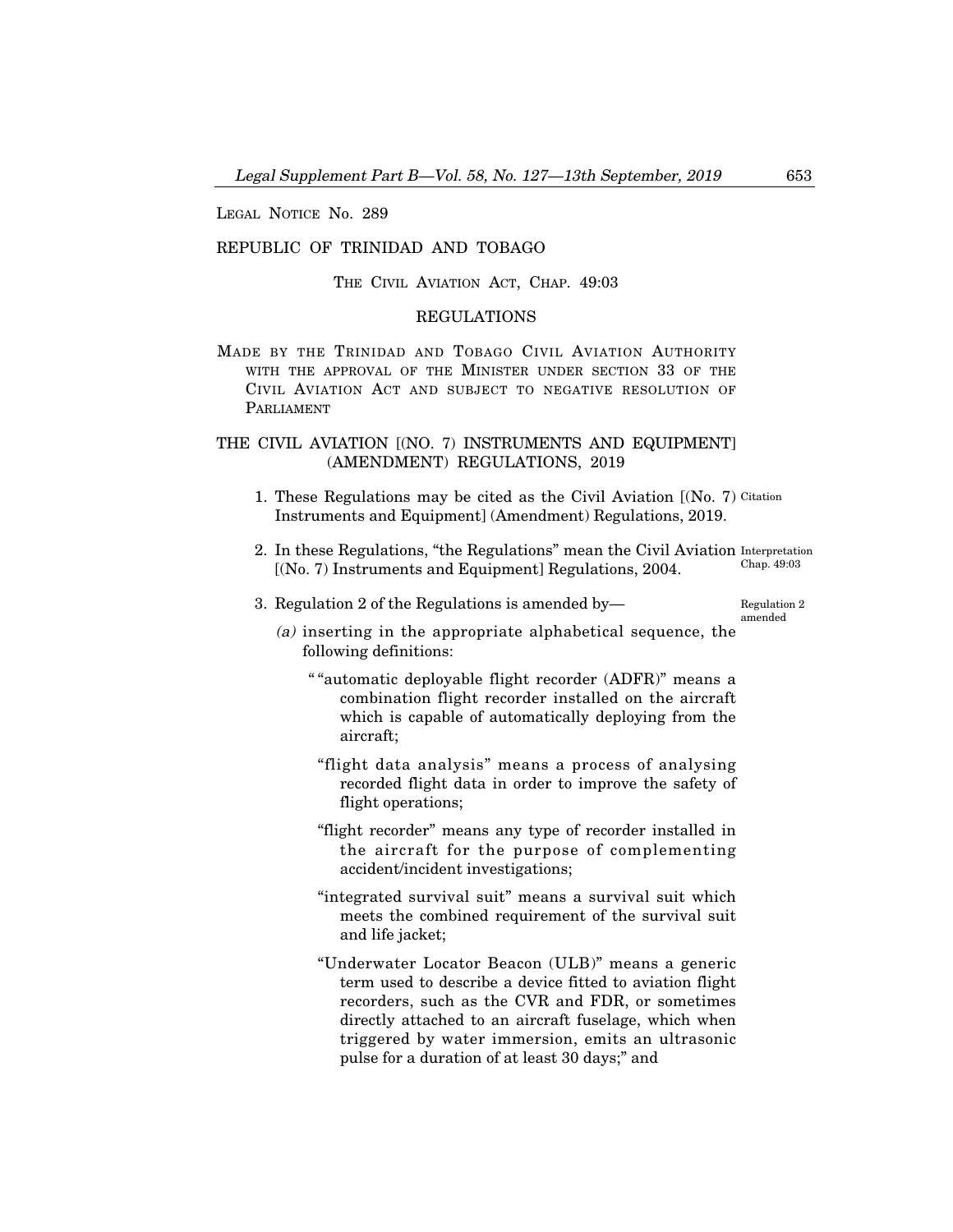- (b) deleting the definition for "Emergency Locator Transmitter" and substituting the following definition:
	- " "emergency locator transmitter (ELT)" means a generic term describing equipment which broadcast distinctive signals on designated frequencies and, depending on application, may be automatically activated by impact or be manually activated. An ELT may be any of the following:
		- (a) Automatic fixed ELT [ELT(AF)]. An automatically activated ELT which is permanently attached to an aircraft;
		- (b) Automatic portable ELT [ELT(AP)]. An automatically activated ELT which is rigidly attached to an aircraft but readily removable from the aircraft;
		- (c) Automatic deployable ELT [ELT(AD)]. An ELT which is rigidly attached to an aircraft and which is automatically deployable and activated on impact, and, in some cases, also by hydrostatic sensors. Manual deployment is also provided; or
		- (d) Survival ELT  $[ELT(S)]$ . An ELT which is removable from an aircraft, stowed so as to facilitate its ready use in an emergency, and manually activated by survivors."

4. Regulation 7 of the Regulations is amended, by revoking subregulation (4) and substituting the following subregulation: Regulation 7 amended

> " (4) An operator shall ensure that all equipment is installed on an aircraft in such a manner that failure of any single unit required for communications, navigation or surveillance purposes or any combination thereof shall not result in the failure of another unit required for communication, navigation or surveillance purposes.".

Regulation 10 amended

- 5. Regulation 10 of the Regulations is amended–
	- (a) in subregulation  $(1)(i)$  by-
		- (i) deleting the word "in" and substituting the word "on"; and
		- (ii) deleting the words "crew compartment" and substituting the word "deck";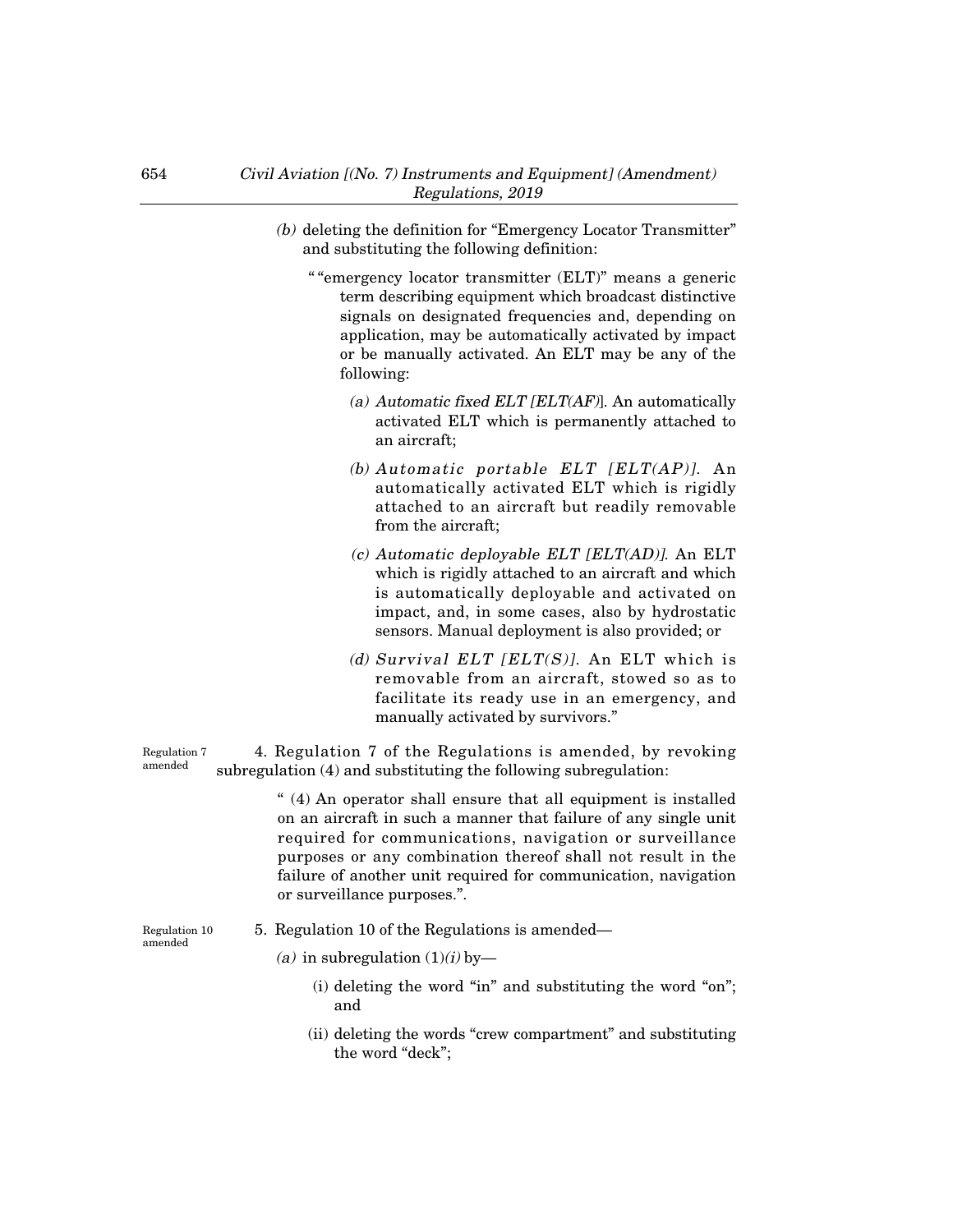(b) by revoking subregulation (8) and substituting the following subregulation:

" (8) An air operator shall not conduct single-pilot Instrument Flight Rules (IFR) unless the aeroplane is equipped with–

- (a) an automatic pilot with at least altitude hold and heading select modes;
- (b) a headset with a boom microphone or equivalent; and
- (c) means of displaying charts that enables them to be readable in all ambient light conditions.".
- 6. Regulation 13 of the Regulations is amended–

Regulation 13 amended

(a) by revoking subregulation (3) and substituting the following subregulation:

" (3) Where an operator is conducting operations in an aircraft in which a navigation specification for performance based navigation (PBN) has been prescribed, he shall ensure that the–

- (a) aircraft is equipped with navigation equipment that will enable it to operate in accordance with the prescribed navigation specification;
- (b) aircraft has information relevant to the aircraft navigation specification capabilities listed in the flight manual or other aircraft documentation approved by the State of Design or the State of Registry;
- (c) aircraft has information relevant to the aircraft navigation specification capabilities included in the MEL; and
- (d) operations of the aircraft are approved by the Authority."; and
- (b) by inserting after subregulation (3), the following subregulations:

" (3A) An operator shall not conduct operations in an aircraft where a navigation specification for PBN has been prescribed unless the operator has established and documented–

(a) normal and abnormal procedures, including contingency procedures;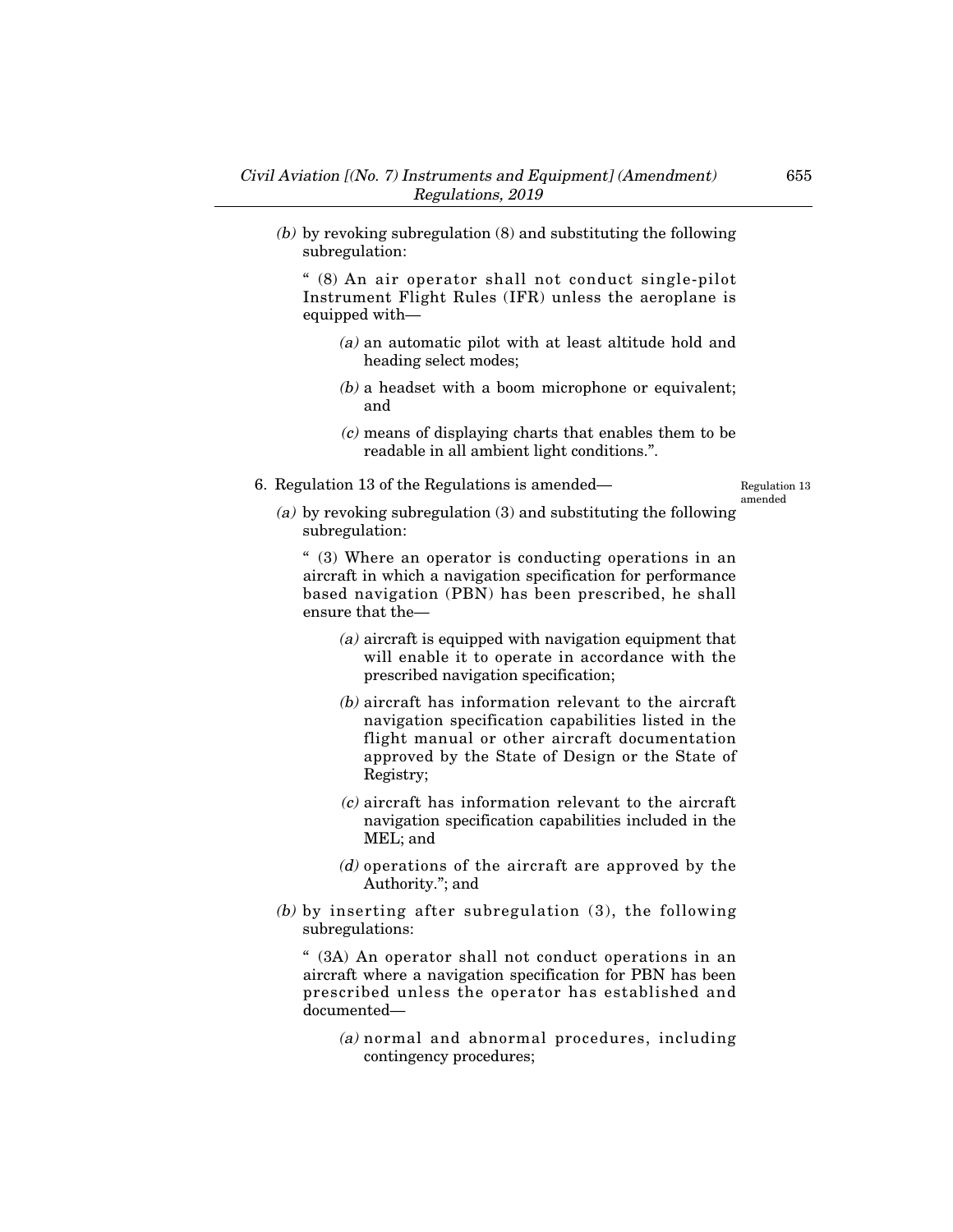|                          | (b) flight crew qualification and proficiency<br>requirements, in accordance with appropriate<br>navigation specifications;                                                                                                                                                                                                                                             |
|--------------------------|-------------------------------------------------------------------------------------------------------------------------------------------------------------------------------------------------------------------------------------------------------------------------------------------------------------------------------------------------------------------------|
|                          | $(c)$ a training programme for relevant personnel<br>consistent with the intended operations; and                                                                                                                                                                                                                                                                       |
|                          | (d) appropriate maintenance procedures to ensure<br>continued airworthiness, in accordance with<br>appropriate navigation specifications.                                                                                                                                                                                                                               |
|                          | (3B) The Director General shall make recommendation to<br>the Authority for the issue of a specific approval to an<br>operator who carries out operations based on PBN<br>authorisation required (AR) navigation specification.".                                                                                                                                       |
| Regulation 15<br>amended | 7. Regulation 15 of the Regulations is amended—                                                                                                                                                                                                                                                                                                                         |
|                          | (a) by revoking subregulation $(2D)$ and substituting the<br>following subregulation:                                                                                                                                                                                                                                                                                   |
|                          | " (2D) In addition to the requirements of subregulations<br>$(2)$ , $(2A)$ , $(2B)$ and $(2C)$ , an operator of an aeroplane or<br>helicopter shall ensure, for operations where communication<br>equipment is required to meet an Required Communication<br>Performance (RCP) specification for performance-based<br>communication (PBC), the aeroplane or helicopter- |
|                          | $(a)$ is provided with communication equipment which<br>will enable it to operate in accordance with the<br>prescribed RCP specification(s);                                                                                                                                                                                                                            |
|                          | $(b)$ have information relevant to the aeroplane or<br>helicopter RCP specification capabilities listed in<br>the flight manual or other aeroplane or helicopter<br>documentation approved by the State of Design or<br>the State of Registry; and                                                                                                                      |
|                          | (a) have information notercat to the consular and                                                                                                                                                                                                                                                                                                                       |

(c) have information relevant to the aeroplane or helicopter RCP specification capabilities included in the MEL; and operations are authorised by the Authority in such airspace."; and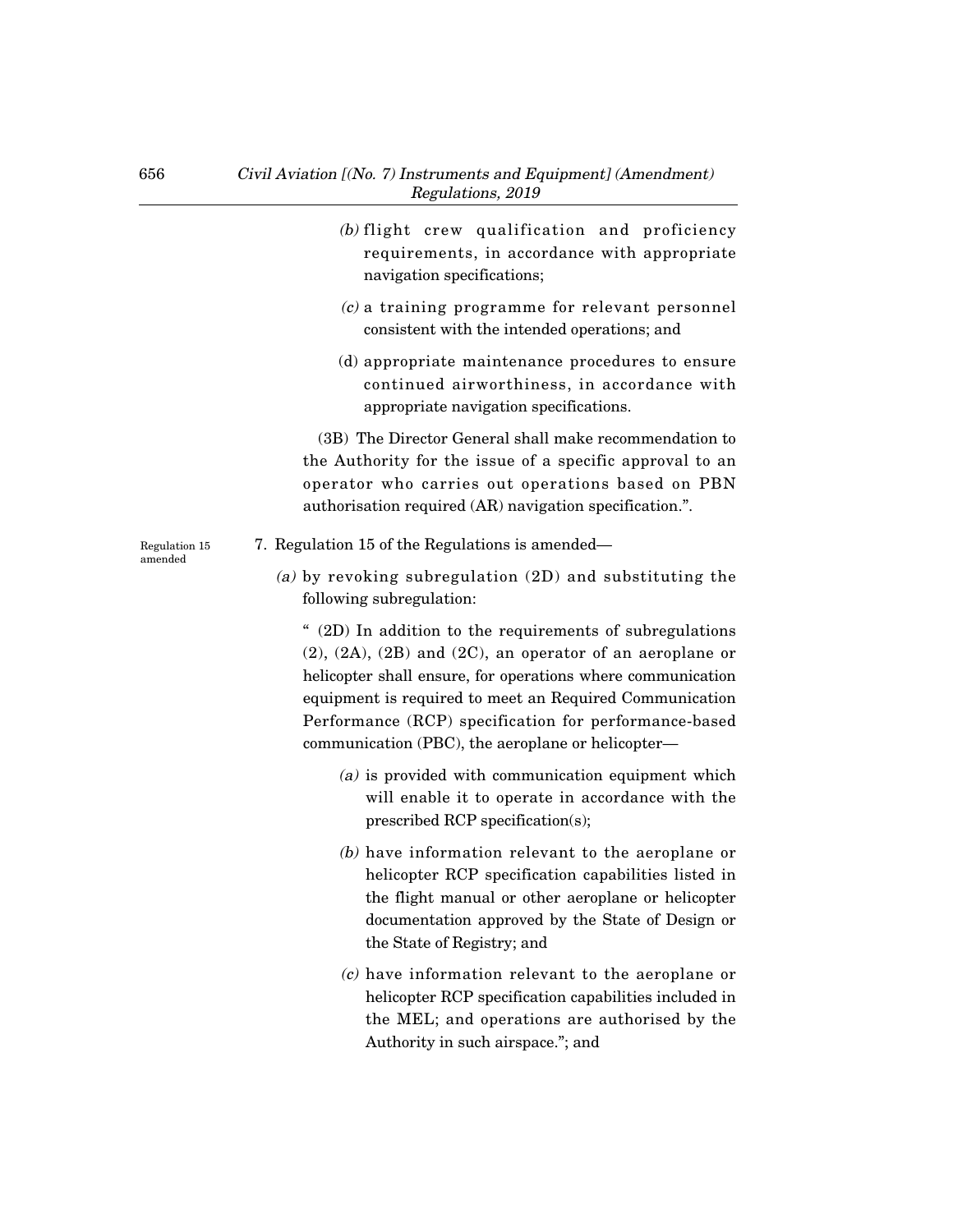(b) by inserting after subregulation (2D), the following subregulations:

" (2E) An operator shall not conduct operations in an aircraft where an RCP specification for PBC has been prescribed unless the operator has established and documented–

- (a) normal and abnormal procedures, including contingency procedures;
- (b) flight crew qualification and proficiency requirements, in accordance with appropriate RCP specifications;
- (c) a training programme for relevant personnel consistent with the intended operations; and
- (d) appropriate maintenance procedures to ensure continued airworthiness, in accordance with appropriate RCP specifications.

(2F) (1) An aeroplane and helicopter mentioned in subregulations (2D) and (2E) shall have adequate provisions by the operator for the Authority to receive the reports of observed communication performance issued by monitoring programmes established through inter-regional agreements for the sharing between regions for such data in accordance with paragraph 2(7) in Part B of Schedule 1 of the Trinidad and Tobago Civil Aviation [(No.15) Air Navigation Services] Regulations.

(2) The Director General shall make recommendations to the Authority to take immediate corrective action for individual aircrafts, aircraft types or operators, identified in reports in subregulation (1) as not complying with the RCP specification.".

8. Regulation 30 of the Regulations is amended by inserting after Regulation 30 subregulation (29), the following subregulations: amended

> (30) An aeroplane of a maximum certified take-off mass of over twenty-seven thousand kilogrammes, for which the individual certificate of airworthiness is first issued after 31st December, 2020 shall be equipped with a CVR capable of retaining the information recorded during at least the last twenty-five hours of its operation.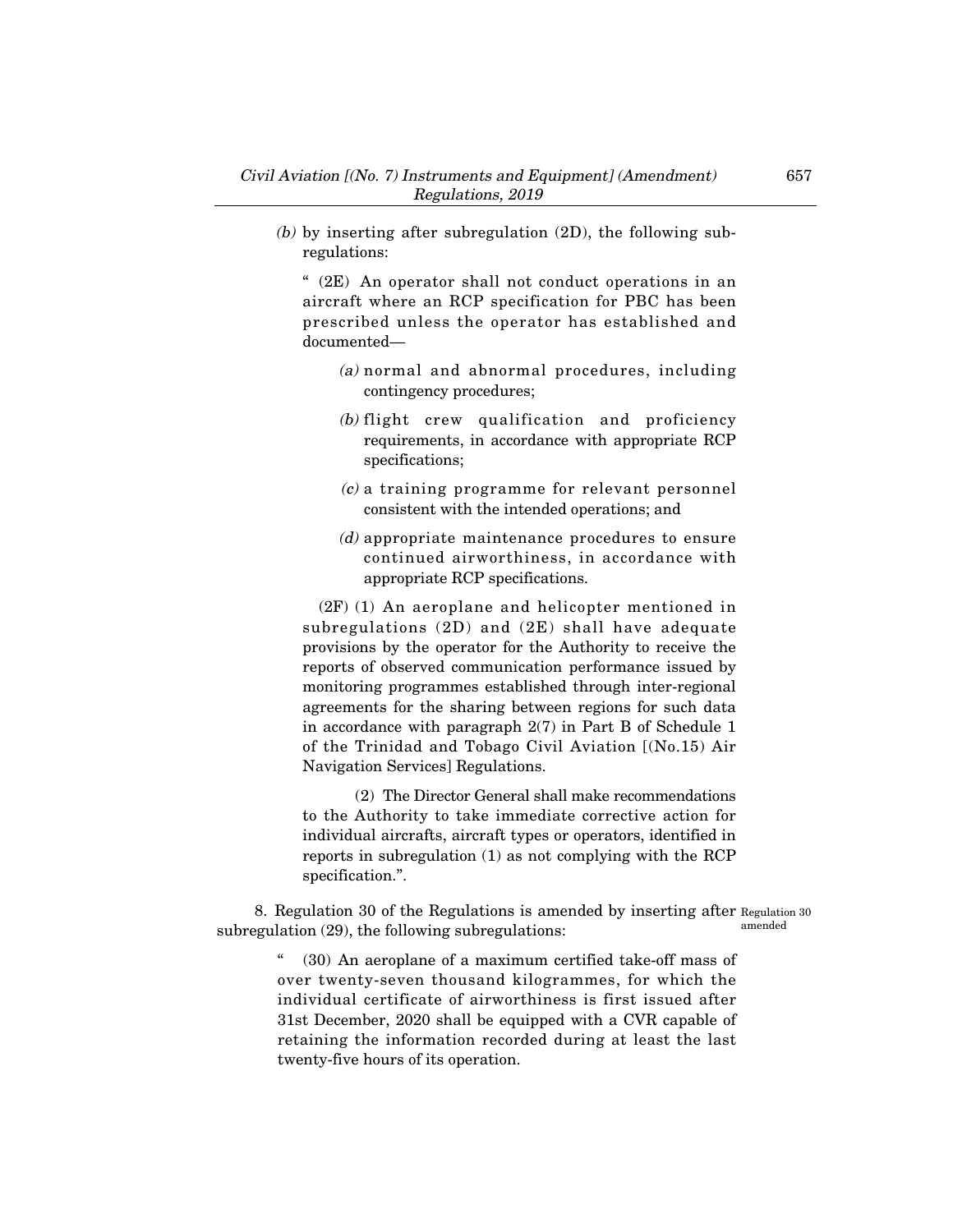(31) An aeroplane of a maximum certified take-off mass of over twenty-seven thousand kilogrammes for which the application for type certification is submitted to a Contracting State after 31st December, 2017 shall be provided with an alternate power source that–

- (a) powers the forward CVR, in the case of combination recorders;
- (b) automatically engages and provides ten minutes, plus or minus one minute, of operation whenever aeroplane power to the recorder ceases, either by normal shutdown or by any other power loss;
- (c) powers the CVR and its associated cockpit area microphones; and
- (d) is located as close as practicable to the CVR.

(32) (1) An aeroplane of a maximum certified take-off mass of over twenty-seven thousand kilogrammes and authorized to carry more than nineteen passengers for which the application for type certification is submitted to a Contracting State after 31st December, 2020 shall be equipped with a means approved by the Authority to recover flight recorder data and make it available in a timely manner.

(2) In approving the means to make the flight recorder data available in a timely manner, the Authority shall take into account the following:

- (a) the capabilities of the air operator;
- (b) overall capability of the aeroplane and its systems as certified by the State of Design;
- (c) the reliability of the means to recover the appropriate CVR channels and the appropriate FDR data; and
- (d) specific mitigation measures.".

Regulation 32 amended

- 9. Regulation 32 of the Regulations is amended–
	- (a) in subregulation (4), by deleting the word "eighty" and substituting with the words "seventy-five";
	- (b) in subregulation  $(6)$ 
		- (i) by deleting the words ", after 31st December, 2011;"; and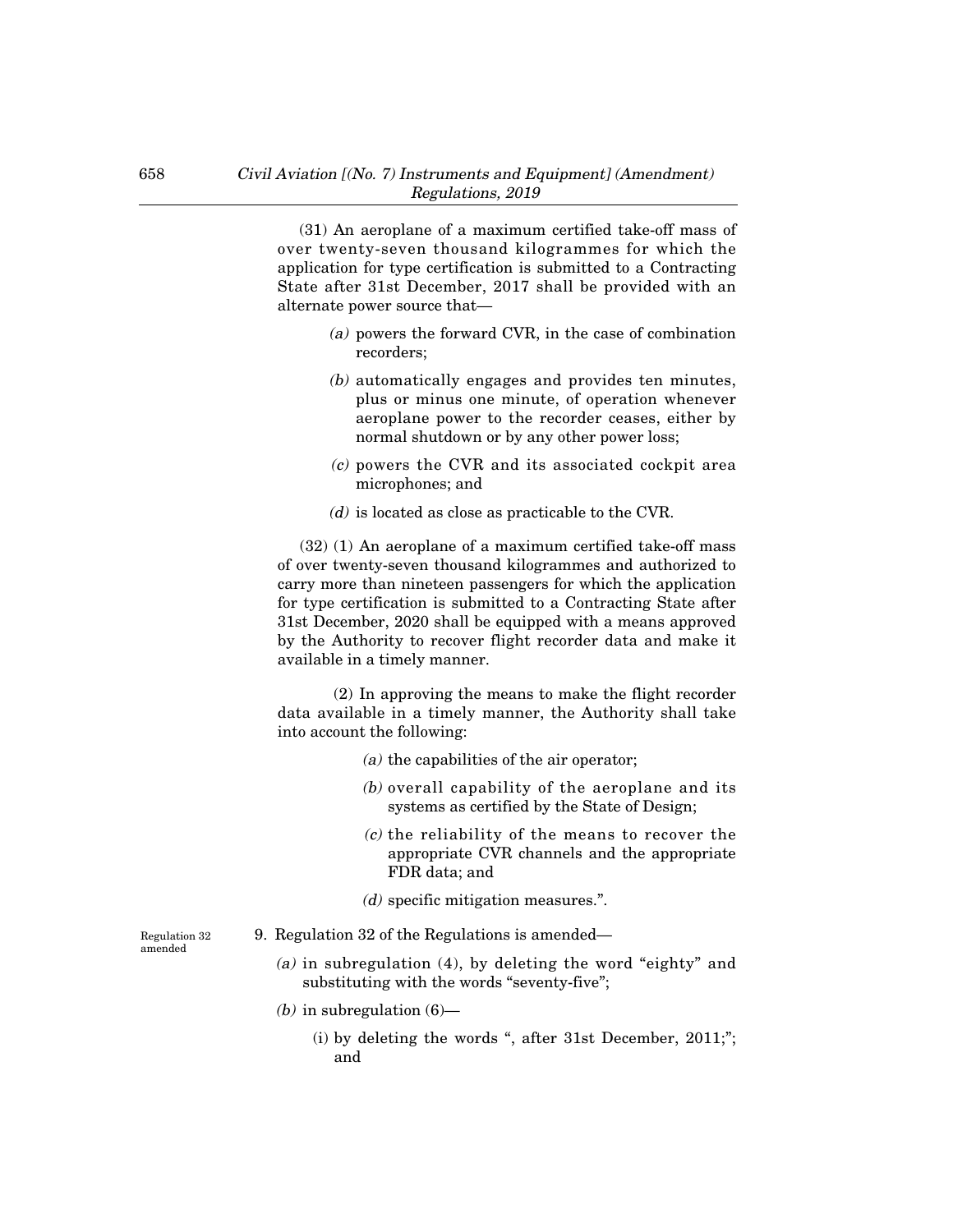- (ii) by deleting paragraph  $(d)$  and substituting with the following paragraph:
	- "(d) the use of magnetic tape  $FDRs$  shall be discontinued after 31st December, 2015."; and
- $(c)$  by inserting after subregulation (22), the following subregulation:

" (23) All turbine-engined helicopters of a maximum certificated take-off mass of over two thousand two hundred and fifty kilogrammes, up to and including three thousand one hundred and seventy-five kilogrammes for which the application for type certification was submitted to a contracting state after 31st December, 2018 shall be equipped with–

- $(a)$  a Type IV A FDR;
- (b) a Class C AIR capable of recording flight path and speed parameters displayed to the pilot(s); or
- (c) an ADRS capable of recording the essential parameters as set out in Part B of Schedule 2.".

10. Regulation 39 of the Regulations is amended–

Regulation 39 amended

- $(a)$  in subregulation  $(1)$ , by inserting, after the words "aircraft" is equipped with", the words "or carry on board"; and
- (b) in subregulation  $(2)(a)$ , by inserting after the words "equipped with", the words "or carry on board".

11. Regulation 40 of the Regulations is amended–

Regulation 40 amended

- (a) in subregulation  $(1)$ , by deleting the words "is equipped with" and substituting the words "shall be equipped with or carry on board"; and
- (b) in subregulation (5), by deleting the words "31st December, 2016" and substituting the words "31st December, 2018".

12. Regulation 45 (1) of the Regulations is amended by deleting the Regulation 45 words "is equipped with" and substituting the words "shall be equipped <sup>amended</sup> with or carry on board".

13. Regulation 48 of the Regulations is amended in subregulation (1) Regulation 48 by inserting after the words "is equipped with", the words "or carried on <sup>amended</sup> board-".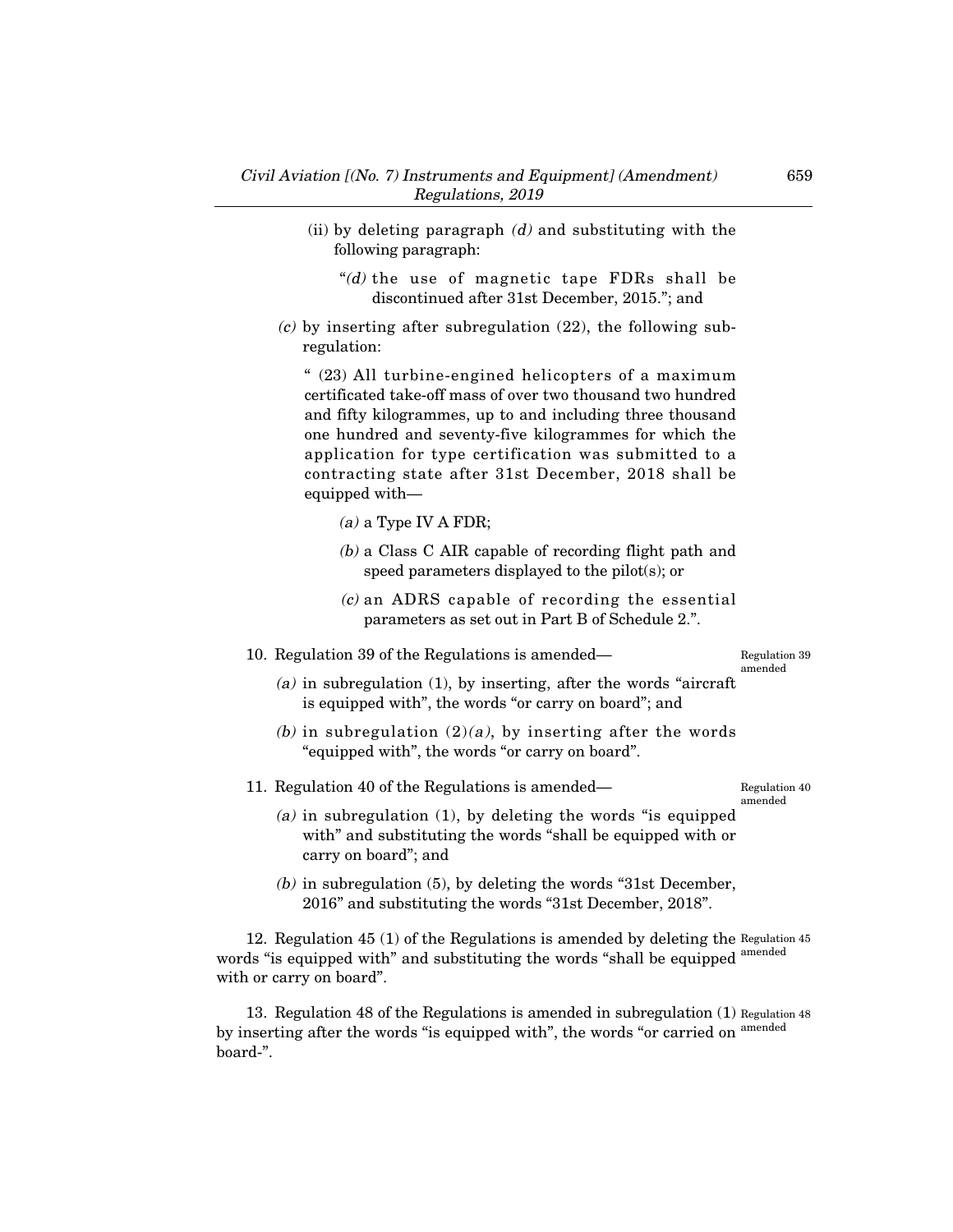14. Regulation 51(1A) of the Regulations is amended by deleting the words "unless it is equipped with sufficient number of life rafts with rated capacity and buoyancy to accommodate the total number of persons aboard that helicopter" and substituting the words "shall not conduct commercial air transport extended over water operations unless– Regulation 51 amended

- (i) the helicopter is equipped with or carries on board a sufficient number of life rafts with rated capacity and buoyancy to accommodate the total number of persons aboard that helicopter; and
- (ii) where two life rafts are fitted, each shall be able to carry all occupants in the overload state and the life raft overload state must have a design safety margin of 1.5 times the maximum capacity.

Regulation 52A amended

- 15. Regulation 52A of the Regulations is amended by inserting–
	- (a) above subregulation (1), the heading "Emergency Locator Transmitter";
	- $(b)$  after subregulation  $(5)$ , the following subregulation:

" (6) With effect from 31st December, 2017, an operator of an aeroplane of a maximum certificated take-off mass of over twenty-seven thousand kilogrammes engaged in commercial air transport operations on long-range over-water flights shall ensure that the aeroplane is equipped with an underwater locating beacon (ULB) that–

- (a) is securely attached to the aeroplane;
- $(b)$  is not installed in wings or empennage;
- (c) operates at a frequency of 8.8 khz;
- (d) is automatically activated under water; and
- (e) operates for a minimum of thirty days when activated.".

16. Regulation 55(1) of the Regulations is amended by deleting the words "is equipped with" and substituting the words "shall be equipped with or carry on board". Regulation 55 amended

17. Regulation 57(1) of the Regulations is amended by deleting the words "is equipped with" and substituting the words "shall be equipped with or carry on board". Regulation 57 amended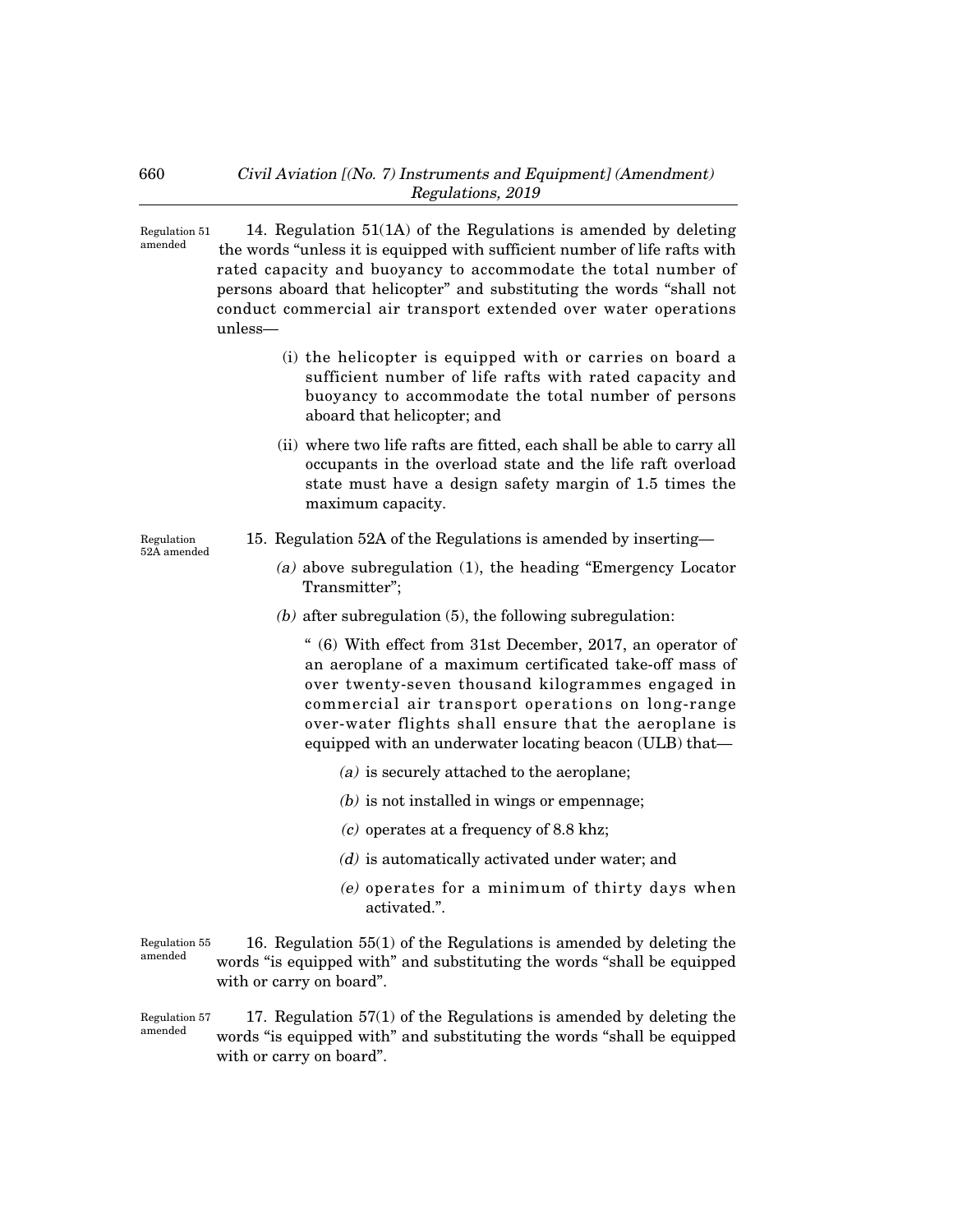18. The Regulations are amended by revoking regulation 59 and Regulation 59 substituting the following regulation: amended

" 59. (1) An air operator shall ensure that where materials in each compartment of an aircraft in which he conducts or intends to conduct operations, used by the crew or passengers do not meet the current airworthiness requirements of materials to be used in the interior of cabin, for the applicable airworthiness requirements for the aircraft type in the transport category, such materials are replaced with materials that meet the airworthiness requirements of such aircraft type, upon the first major overhaul of such aircraft or refurbishment of such cabin interior.

(2) An air operator shall ensure that all seat cushions, except those of flight crew seats, in any compartment of an aircraft on which he conducts or intends to conduct operations, which is occupied by crew or passengers meets the requirements pertaining to fire protection as specified by the airworthiness requirements for the aircraft type.".

19. Regulation 62 of the Regulations is amended by deleting the Regulation 62 word "has" after the words "unless such aircraft" and substituting the <sup>amended</sup> words "shall be equipped with or carry on board".

20. Regulation 71 of the Regulations is amended by inserting after Regulation 71 subregulation (3), the following subregulation: amended

" (4) Notwithstanding the requirements of subregulations (1), (2) and (3), an operator shall not operate an aircraft in commercial air transport operations in Trinidad and Tobago unless the aircraft is equipped with an Airborne Collision Avoidance System (ACAS II).".

21. Regulation 72A of the Regulations is amended, by revoking Regulation subregulation (2) and substituting the following subregulation: 72A amended

> $(2)$  In establishing operational criteria for the use of automatic landing system, HUD or equivalent displays, EVS, SVS or CVS, an operator shall provide evidence that–

- (a) the equipment meets the appropriate airworthiness certification requirements;
- (b) he has carried out a safety risk assessment associated with the operations supported by the automatic landing systems, a HUD or equivalent display, EVS, SVS or CVS; and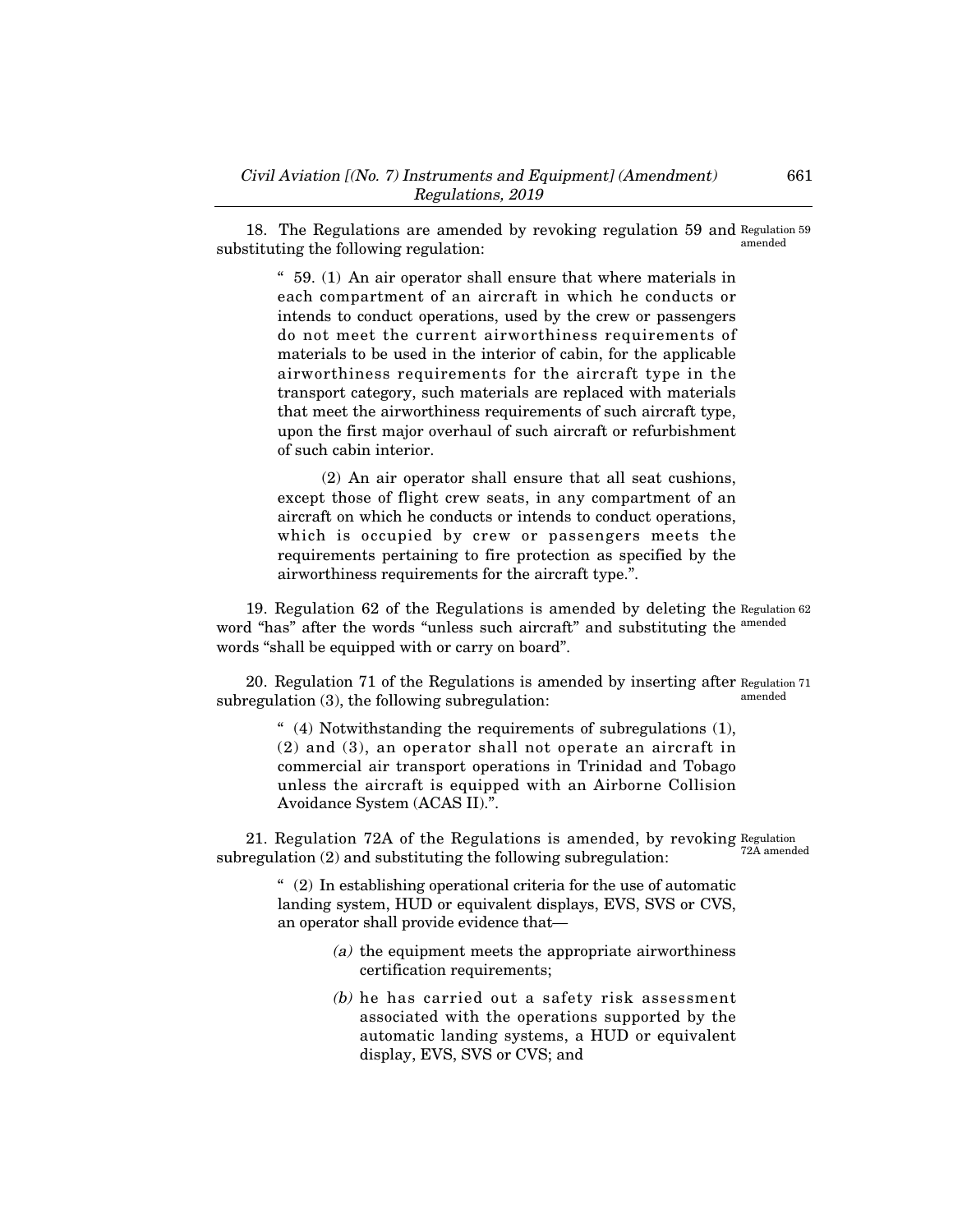(c) he has established and documented the procedures for the use of, and training requirement for, automatic landing systems, a HUD or equivalent display, EVS, SVS or CVS.".

22. The Regulations are amended by inserting after Regulation 72A the following Regulation: Regulation 72B inserted

## "SURVEILLANCE EQUIPMENT

72B. (1) An operator shall not operate an aircraft unless it is equipped with surveillance equipment that will enable the aircraft to operate in accordance with the requirements of air traffic services. Surveillance equipment

> (2) Where an operator is conducting operations where surveillance equipment is required to meet an Required Surveillance Performance (RSP) specification for performancebased surveillance (PBS), he shall ensure that the–

- (a) aircraft is equipped with surveillance equipment that will enable it to operate in accordance with the prescribed RSP specification;
- (b) aircraft have information relevant to the aircraft RSP specification capabilities listed in the flight manual or other aircraft documentation approved by the State of Design or the State of Registry;
- (c) aircraft have information relevant to the aircraft RSP specification capabilities included in the MEL; and
- (d) operations of the aircraft are approved by the Authority.

(3) An operator shall not conduct operations in an aircraft where an RSP specification for PBS has been prescribed unless the operator has established and documented–

> (a) normal and abnormal procedures, including contingency procedures;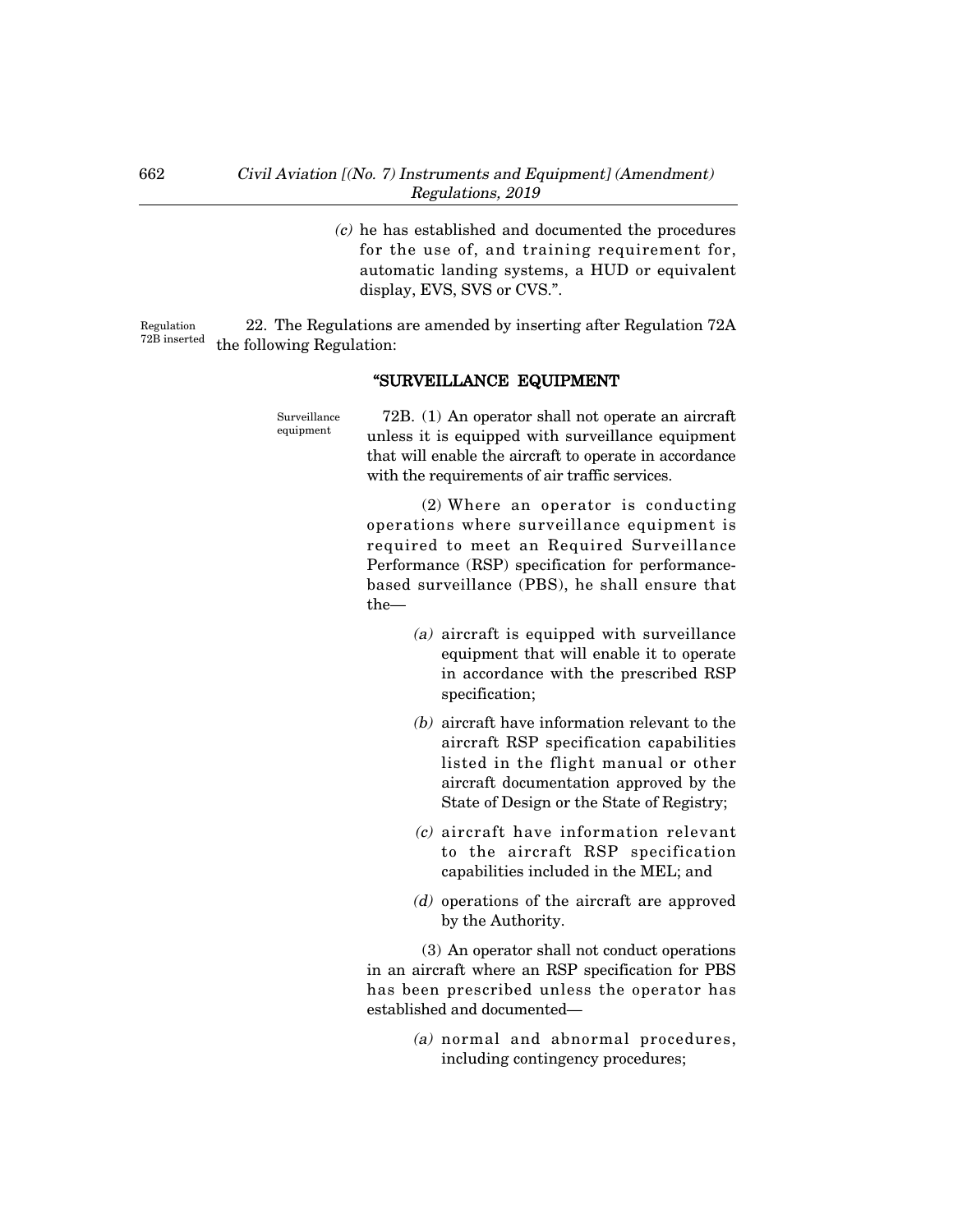- (b) flight crew qualification and proficiency requirements, in accordance with appropriate RSP specifications;
- (c) a training programme for relevant personnel consistent with the intended operations; and
- (d) appropriate maintenance procedures to ensure continued airworthiness, in accordance with appropriate RSP specifications.

(4) An Operator shall ensure that an aircraft mentioned in subregulations (1), (2) and (3) has adequate provision for the Authority to receive the reports of observed surveillance performance issued by monitoring programmes established through inter-regional agreements for the sharing between regions for such data, in accordance with paragraph 2 (7) in Part B of Schedule 1 of the Trinidad and Tobago Civil Aviation [(No.15) Air Navigation Services] Regulations.

(5) The Director General shall make recommendations to the Authority to take immediate corrective action for individual aircraft, aircraft types or operators, identified in report under subregulation (1) as not complying with the RSP specification"."

23. Schedule 2 of the Regulations is amended–

Schedule 2 amended

- $(a)$  in Part A—
	- (i) by inserting after clause 3, the following following clause:
		- "3A. Automatic deployable flight recorder (ADFR) Operation

The following requirements shall apply to an ADFR:

- –deployment shall take place when the aeroplane structure has been significantly deformed;
- –deployment shall take place when an aeroplane sinks in water;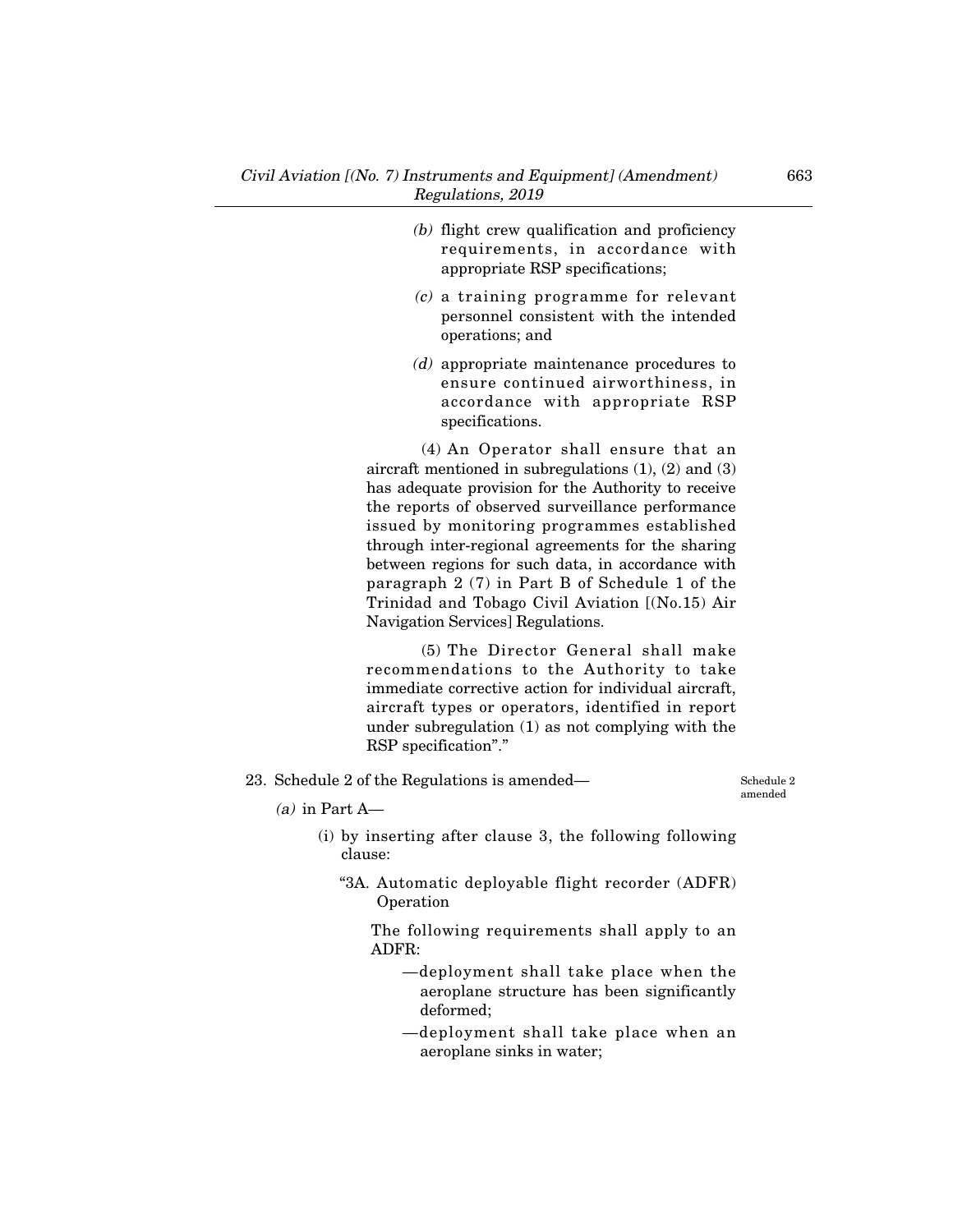| -ADFR shall not be capable of manual<br>deployment;                                                                                                                                                                                                                       |  |
|---------------------------------------------------------------------------------------------------------------------------------------------------------------------------------------------------------------------------------------------------------------------------|--|
| -the ADFR shall be able to float on water;                                                                                                                                                                                                                                |  |
| -the ADFR deployment shall not compromise<br>the safe continuation of the flight;                                                                                                                                                                                         |  |
| —the ADFR deployment shall not significantly<br>reduce the chance of survival of the<br>recorder and of successful transmission by<br>its ELT;                                                                                                                            |  |
| -the ADFR deployment shall not release<br>more than one piece;                                                                                                                                                                                                            |  |
| -an alert shall be made to the flight crew<br>when the ADFR is no longer captive to the<br>aircraft;                                                                                                                                                                      |  |
| -the flight crew shall have no means to<br>disable ADFR deployment when the<br>aircraft is airborne;                                                                                                                                                                      |  |
| -the ADFR shall contain an integrated ELT<br>which shall activate automatically during<br>the deployment sequence. Such ELT may<br>be of a type that is activated in-flight and<br>provides information from which a position<br>can be determined; and                   |  |
| -the integrated ELT of an ADFR shall<br>satisfy the same requirements as an ELT<br>required to be installed on an aeroplane.<br>The integrated ELT shall, at least have the<br>same performance as the fixed ELT to<br>maximize detection of the transmitted<br>signal.". |  |
| $(ii)$ in Clause 4—                                                                                                                                                                                                                                                       |  |
| (A) by inserting after the words in the heading<br>"Airborne image recorder", the words (AIR) and<br>airborne image recording system (AIRS)";                                                                                                                             |  |
| (B) in paragraph $(a)$ , by inserting the words "or<br>airborne image recording system" after the words<br>"airborne image recorder";                                                                                                                                     |  |
| $(C)$ in paragraph $(b)$ , by inserting the words "or<br>airborne image recording system" after the words                                                                                                                                                                 |  |

"airborne image recorder";